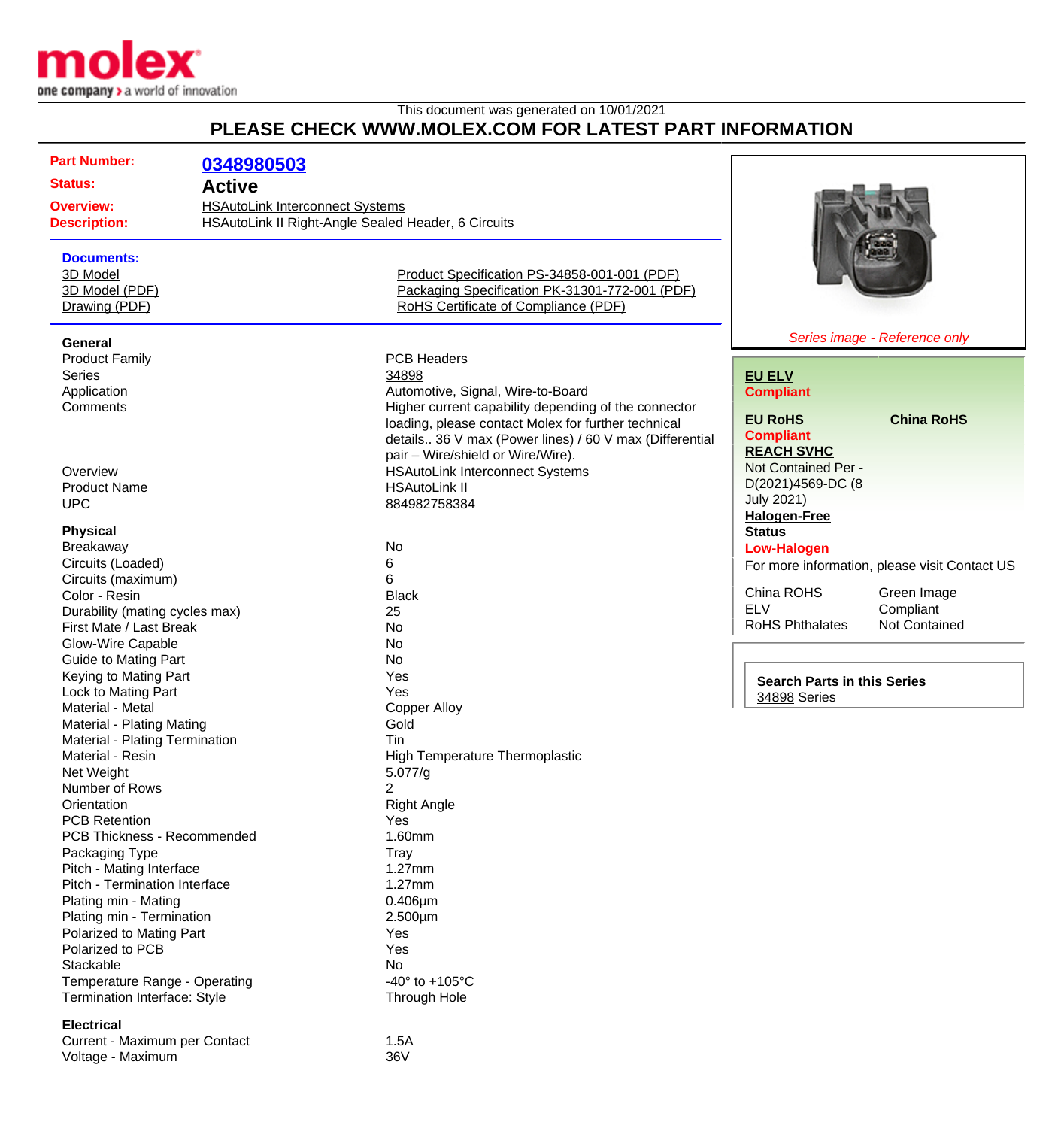## **Material Info**

**Reference - Drawing Numbers** Packaging Specification PK-31301-772-001 Product Specification<br>
Product Specification<br>
Sales Drawing<br>
PS-34898-002-000<br>
SD-34898-002-000

SD-34898-002-000

## This document was generated on 10/01/2021 **PLEASE CHECK WWW.MOLEX.COM FOR LATEST PART INFORMATION**